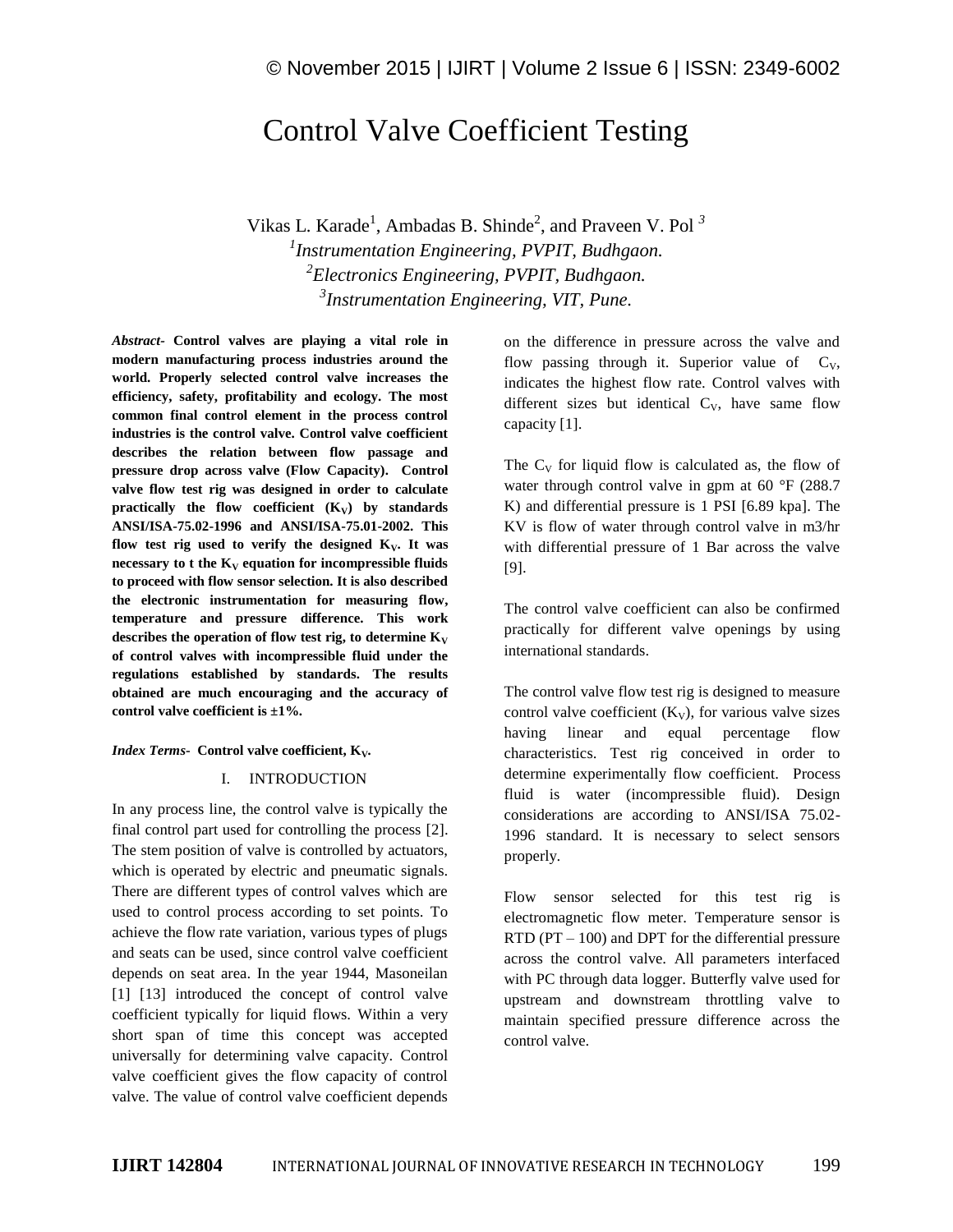The measurement of  $K_V$  values of the valves for various opening percentages. This used to determine flow characteristics.

In section II, the details of control valve are mentioned. Control valve coefficient test rig is demonstrated in section III. Head losses in pipes and control valve testing are presented in section IV & V respectively. The results are mentioned in section VI.

#### II. CONTROL VALVE

Process Industry contains various control loops which designed to control pressure, level, flow and temperature within set point to get quality product. [2]

To minimize the disturbances in process loop and effect of load variables. The process is controlled within a desired set point. When all measurement and comparison of process variables is over there is necessary final control element to implement control strategy according to controller [2].

The series of 100 is the standard globe control valve with pneumatic or electric actuator, fitted with a plug. Valve body designed appropriately. Seats are screwed [9].



Figure 1. Control valve

## **Control valve characteristics:**

A flow characteristic gives the variation of flow with respect to valve opening from fully close to fully open. There are two types of control valve characteristics Inherent flow characteristics and

installed flow characteristics. In inherent flow characteristics pressure drop is constant weather in installed flow characteristics pressure drop varies with respect to flow. Vale characteristics depends on design of valve plug [4].

## Flow Coefficient

CV: The valve flow coefficient, is the number of U. S. gallons per minute of water passes through control valve with a pressure drop of one psi [4].

 $K_V$ : This is defined as the flow of water through a control Valve in m3/hr with a differential pressure of 1 Bar through the Valve [9].

$$
Kv = \frac{Q}{31.6} \sqrt{\frac{\rho}{\Delta P}}
$$

 $C_V = 1.17 K_V$ 

Q=Flow rate (m3/h)  $p =$ Density of the liquid (1000 kg/m3) ∆P=Pressure drop across control valve (Bar)

## III. CONTROL VALVE COEFFICIENT TEST RIG

A test rig was developed to determine practically control valve flow coefficient  $K_V$ . The process fluid is incompressible. The set up established under stated standards ANSI/ISA 75.02-1996



Figure 2.  $K_v$  Test Rig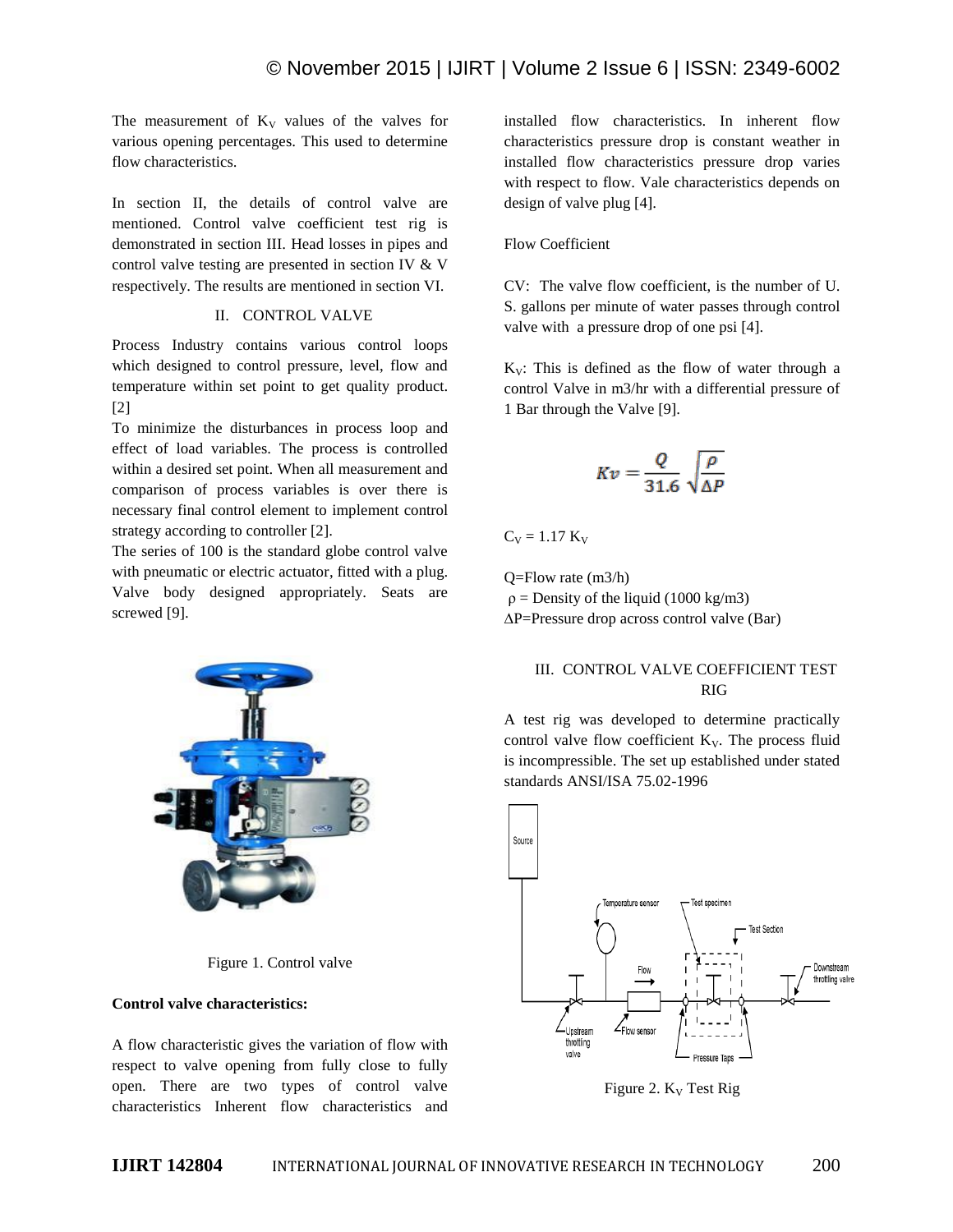Rather than experimentally measure  $K_V$  and calculate  $C_V$ , it is more straight forward to measure  $C_V$ directly. In order to assure uniformity and accuracy, the procedures for both measuring flow parameters and use in sizing are addressed by industrial standards. The currently accepted standards are sponsored by the Instrument Society of America (ISA) 75.02 in which measurement of  $C_V$  and related flow parameters is covered. The basic test system configuration is shown in Figure 2. Specifications, accuracies and tolerances are given for all hardware installation and data measurements such that coefficient can be calculated to an accuracy of approximately  $\pm 5$  %. Fresh water at approximately 68° F circulated through the test valve at specified pressure differentials and inlet pressures. Flow rate, fluid temperature, inlet and differential pressure, valve travel and barometric pressure are all measured and recorded. This yields sufficient information to calculate the following sizing parameters.[7]

#### **Flow measurement:**

The flow sensor used was electromagnetic flow meter measuring instrument used was Magnetic flow meter. It gives average flow rate within an error not exceeding  $\pm 2\%$  of the actual value. The resolution and reputability of the instrument shall be within  $\pm 0.5$  $\%$ .

## **Pressure measurement:**

DPT is used to measure differential pressure, error not exceeding  $\pm 2$  % of actual value. Differential pressure transmitter used to measure differential pressure across the valve.



Figure3. Process Connection

## **Control Valve Coefficient Test Procedure:**

1. Control Valve is installed without reducers. The flow velocity varies from 1 m/s to 3 m/s.

Deviation from standard requirements shall be recorded. ANSI/ISA-S75.02-1996

#### 2. The variation of pressure is 1 to 2 bar.

3. Stem travel 0 % to 100 % to determine valve characteristics.

4. The following data shall be recorded:

- Valve travel is recorded.
- Pressure differential (∆p) across control valve measure by DPT
- Flow rate.
- Fluid inlet temperature
- Type and size of valve.
- Type of fluid [7].



Figure 4. Test Rig for control valve

## IV. HEAD LOSSES IN PIPES

When velocity of flowing fluid changes. Either in magnitude or direction there is large scale turbulence generated in which a portion of the energy possessed by the flowing liquid is utilized which is ultimately dissipated as a heat and hence it is

Considered as loss. The change in magnitude of velocity of flow liquid due to change in crosses sectional area of the flow passage. The change in velocity of liquid may be either gradual or sudden and in both cases the energy is lost. But as compared with gradual change of velocity the loss of energy is much more when sudden changes of velocity takes place.[12]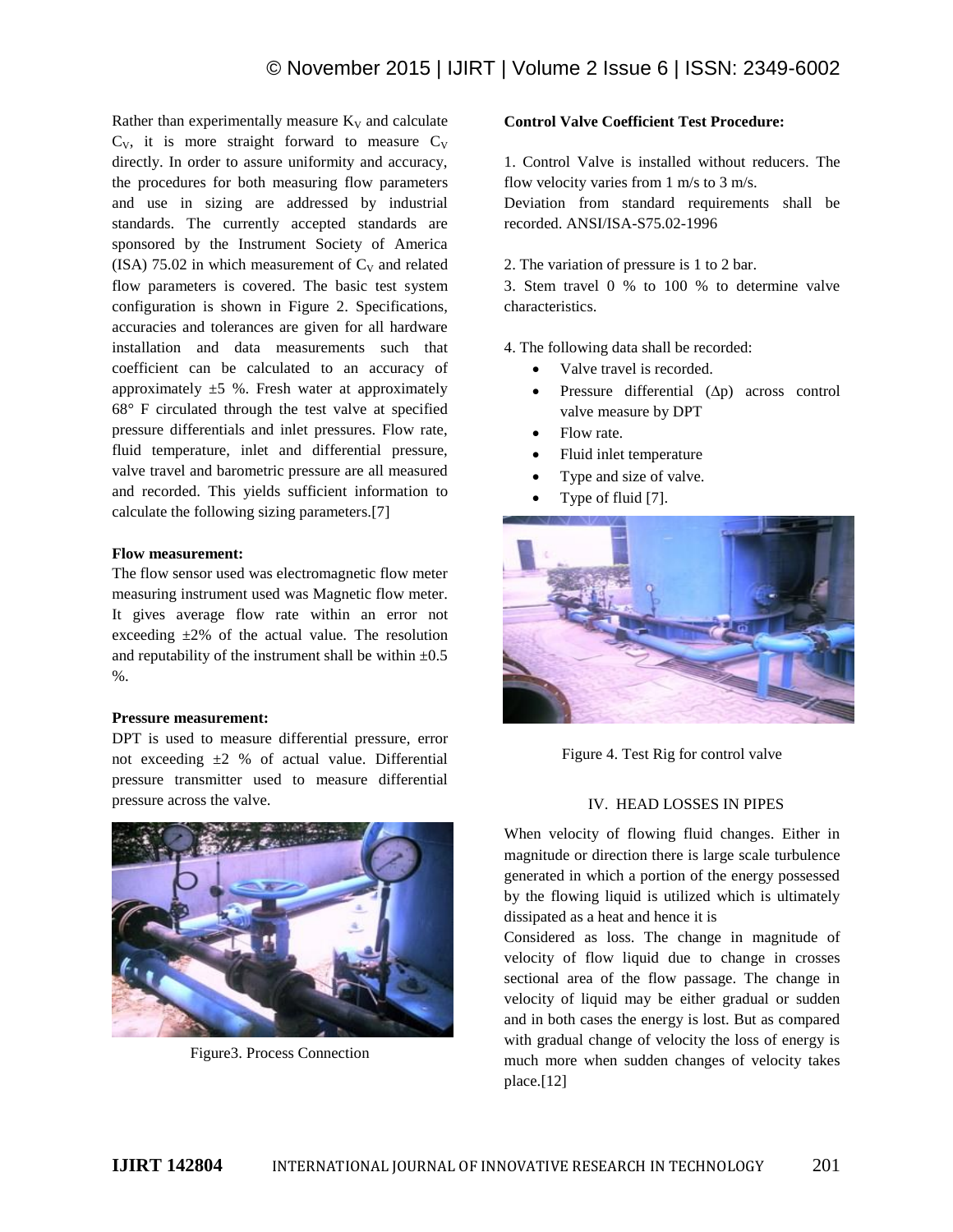- 1. Losses due to sudden enlargement
- 2. Losses due to sudden contraction.
- 3. Losses at the entrance of the pipe from large vessel.
- 4. Losses at exit from a pipe.
- 5. Losses due to obstructions in flow passage.
- 6. Losses due to gradual contraction and enlargement.
- 7. Losses in bends.
- 8. Losses in various pipe fittings.

| Flow  | Velocity | Pressure Drop (Bar) |  |
|-------|----------|---------------------|--|
| (m/s) |          |                     |  |
|       |          | 0.015               |  |
|       |          | 0.039               |  |
|       |          | 0.075               |  |

Table 1: Pressure Loss for Line Size 100DN

## V. CONTROL VALVE TESTING

After assembly of the control valve it under goes following testing.

1. Seat Leakage Testing.

2. Body Leakage Testing.

Seat leakage testing is done according to standard ANSI/FCI 70-2 as explained in Valve tested under leakage class IV.

Body leakage test done according to ANSI B 16.104. In this test valve is at full open state and water with high pressure through valve. Valve tested according to following pressure conditions. Table 2 shows the Body leakage testing details for materials WCB/WC6/WC9/WCC/P11/P12.

| Class    | 150     | 300      |
|----------|---------|----------|
| Bar(PSI) | 450(31) | 1125(78) |

Table 2: Body Leakage Testing

# VI. RESULTS

| Sr.                      | Flow Rate   | <b>Differential</b> | Valve<br>Control |
|--------------------------|-------------|---------------------|------------------|
| No.                      | $Q(m^3/hr)$ | Pressure            | Coefficient (Kv) |
|                          |             | (Bar)               |                  |
| 1                        | 80.4375     | 1.399               | 68.05541         |
| 2                        | 84.75       | 1.545               | 68.23204         |
| 3                        | 60.375      | 0.792               | 67.89026         |
| 4                        | 71.3437     | 1.084               | 68.57313         |
| $\overline{\phantom{0}}$ | 81          | 1.43                | 67.78443         |
| 6                        | 66.1875     | 0.946               | 68.09941         |

Table 3. Result of  $K_V = 68$ 



Figure 5. Equal Percentage Valve Characteristics for Kv=68

| Flow Rate<br>$Q(m^3/hr)$ | Differential<br>Pressure<br>(Bar) | Valve<br>Control<br>Coefficient (Kv) |
|--------------------------|-----------------------------------|--------------------------------------|
| 94.59375                 | 0.91                              | 99.23267                             |
| 100.5                    | 1.03                              | 99.09697                             |
| 108.0938                 | 1.151                             | 100.8268                             |
| 107                      | 1.168                             | 99.9167                              |
| 115.125                  | 1.323                             | 100.1619                             |
| 90.823                   | 0.823                             | 100.3127                             |
|                          |                                   |                                      |

Table 4. Result of  $K_V = 100$